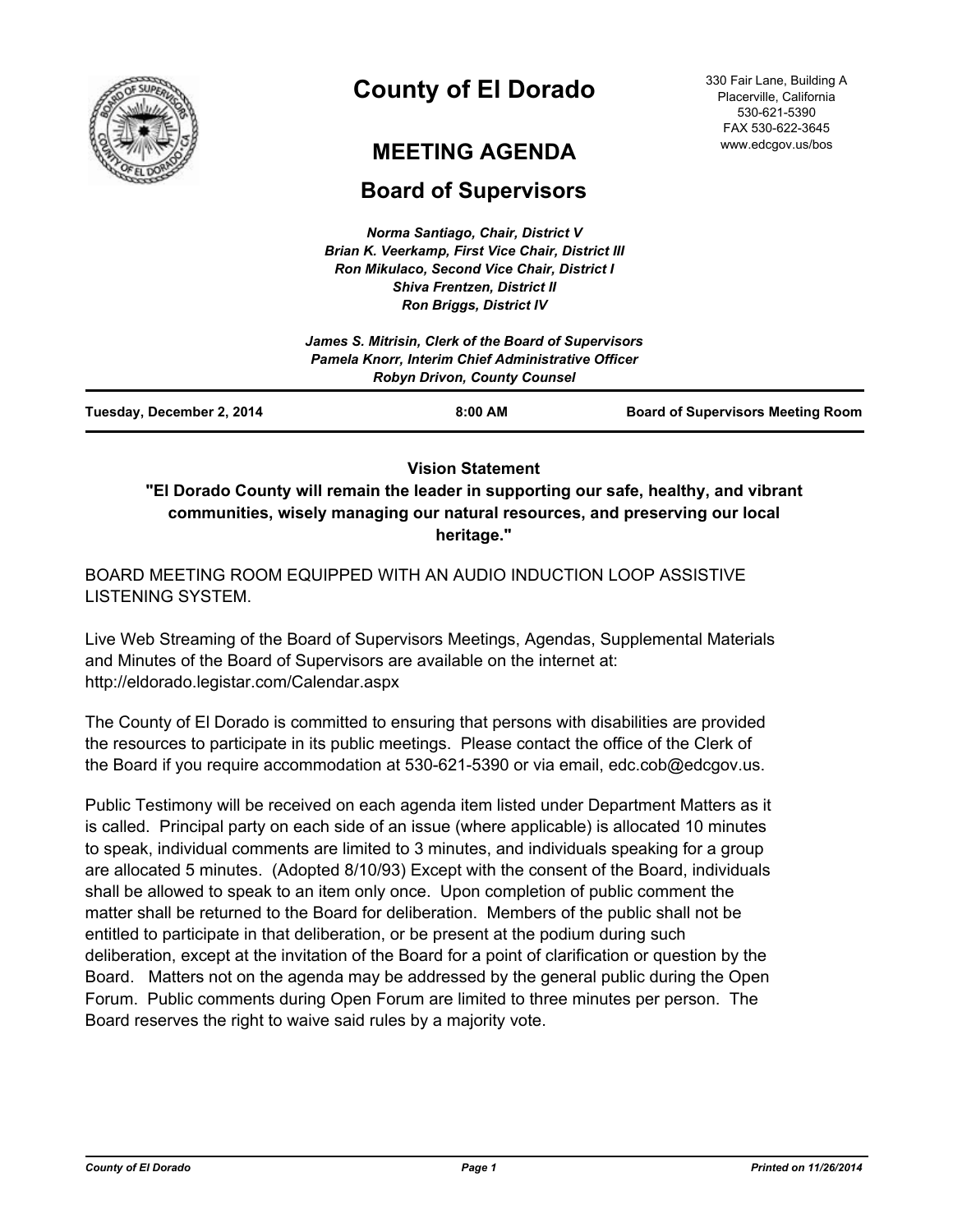Materials related to an item on this Agenda submitted to the Board of Supervisors after distribution of the agenda packet are available for inspection during normal business hours in the public viewing packet located in the foyer of Building A, 330 Fair Lane, Placerville or in the Board Clerk's Office located at the same address. Such documents are also available on the Board of Supervisors' Meeting Agenda webpage subject to staff's ability to post the documents before the meeting.

The Board of Supervisors is concerned that written information submitted to the Board the day of the Board meeting may not receive the attention it deserves The Board Clerk cannot guarantee that any FAX, email, or mail received the day of the meeting will be delivered to the Board prior to action on the subject matter.

The Board meets simultaneously as the Board of Supervisors and the Board of Directors of the Air Quality Management District, In-Home Supportive Services, Public Housing Authority, Redevelopment Agency and other Special Districts.

For Purposes of the Brown Act § 54954.2 (a), the numbered items on this Agenda give a brief description of each item of business to be transacted or discussed. Recommendations of the staff, as shown, do not prevent the Board from taking other action.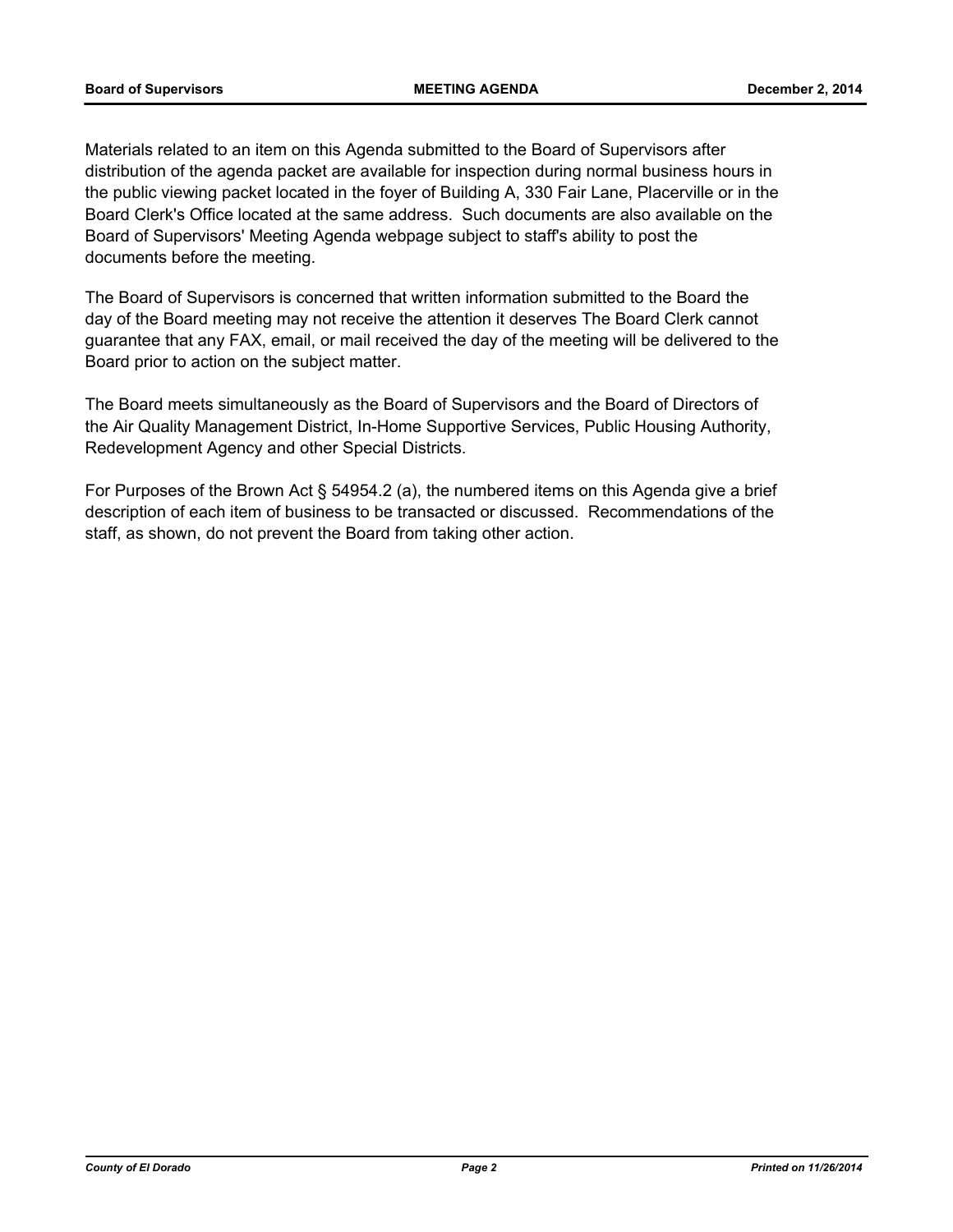### **8:00 A.M. - CALL TO ORDER AND RECESS TO CLOSED SESSIONS**

#### **9:00 A.M. - RECONVENE TO OPEN SESSION AND CLOSED SESSION REPORTS**

#### **INVOCATION AND PLEDGE OF ALLEGIANCE TO THE FLAG**

#### **ADOPTION OF THE AGENDA AND APPROVAL OF CONSENT CALENDAR**

The Board may make any necessary additions, deletions or corrections to the agenda including moving items to or from the Consent Calendar and adopt the agenda with one single vote. A Board member may request an item be removed from the Consent Calendar for discussion and possible action, and the item will be moved from Consent and heard as a separate item with Department Matters. Any member of the public may ask to address an item on the Consent Calendar prior to Board action.

#### **OPEN FORUM**

### **CAO UPDATE**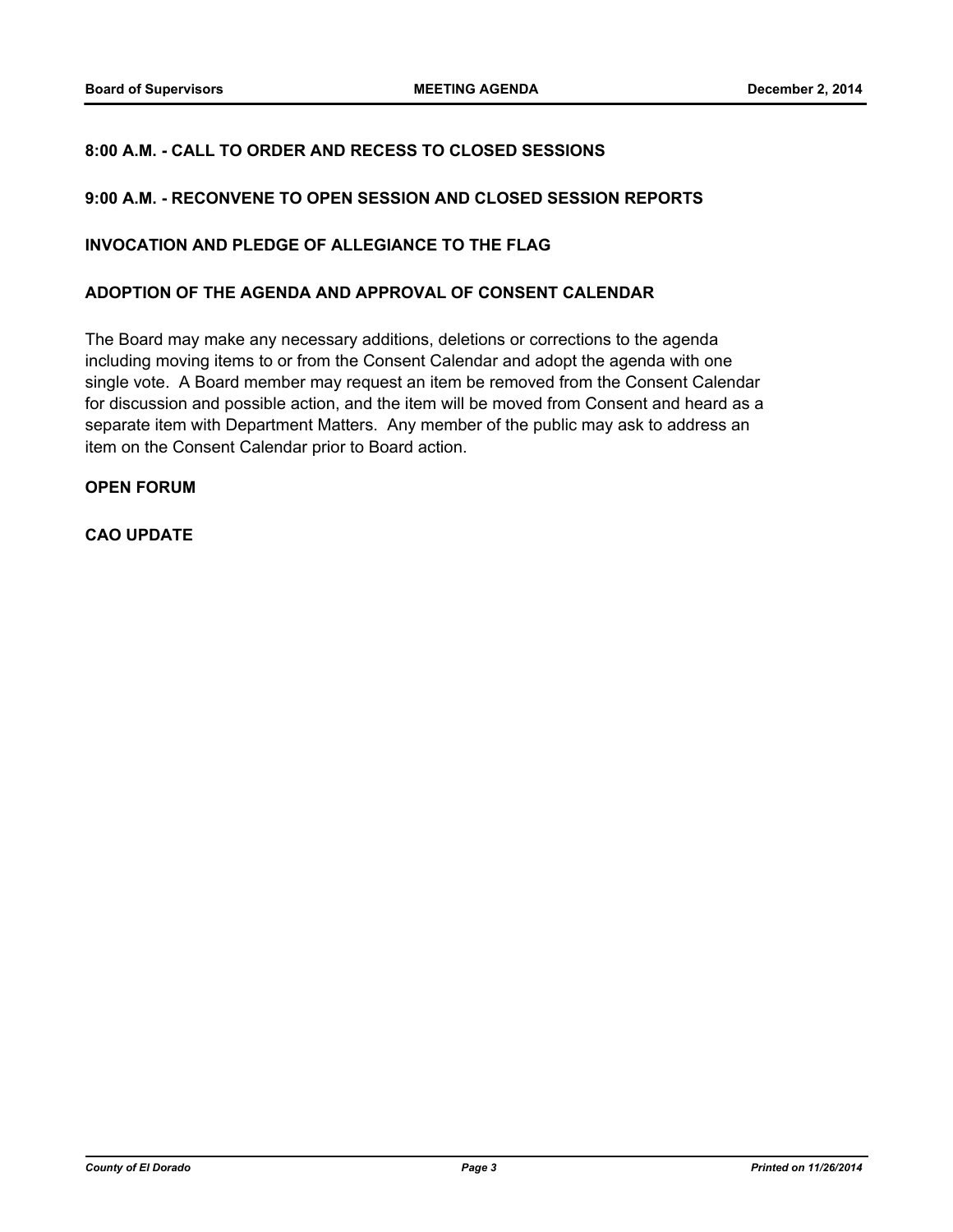#### **CONSENT CALENDAR**

- **1.** [14-1557](http://eldorado.legistar.com/gateway.aspx?m=l&id=/matter.aspx?key=19044) Clerk of the Board recommending the Board approve the Minutes from the regular meeting of the Board of Supervisors on November 17, 2014 and the special meetings of the Board of Supervisors on November 21, 2014 and December 1, 2014.
- **2.** [14-1519](http://eldorado.legistar.com/gateway.aspx?m=l&id=/matter.aspx?key=19006) Chief Administrative Office, Economic Development Division, recommending the Board consider the following: 1) Adopt Resolution **207-2014** approving proposed revisions to the California Home Finance Authority Joint Powers Agreement; and 2) Authorize the Chair to sign the revised Joint Powers Agreement contingent upon review, minor modification and approval by County Counsel and Risk Management. (Cont. 11/17/14, Item 10)
- **3.** [14-1522](http://eldorado.legistar.com/gateway.aspx?m=l&id=/matter.aspx?key=19009) Clerk of the Board recommending the Board receive and file the Fiscal Year 2014/15 Board of Supervisors district expenditures summary report for the period of July 1, 2014 through September 30, 2014.
- **4.** [14-1524](http://eldorado.legistar.com/gateway.aspx?m=l&id=/matter.aspx?key=19011) Clerk of the Board, based upon the recommendation of the Fish and Game Commission, recommending the Board accept the following resignation and make the following appointment to the Fish and Game Commission:

1) Accept the resignation of Karl Weiland, Member at Large, No Term Expiration; and

2) Appoint Victor Babbitt, Member at Large, No Term Expiration.

- **5.** [14-1473](http://eldorado.legistar.com/gateway.aspx?m=l&id=/matter.aspx?key=18957) Community Development Agency, Administration and Finance Division, recommending the Board receive and file the Annual Report of Special Taxes for County Service Areas No. 3 and No. 9 Zones of Benefit for fiscal year 2013/14.
- **6.** [14-0752](http://eldorado.legistar.com/gateway.aspx?m=l&id=/matter.aspx?key=18235) Community Development Agency, Environmental Management Division, recommending the Board consider the following: 1) Accept a payment program award in the amount of \$52,999 through the California Department of Resources Recycling and Recovery (CalRecycle), Used Oil Payment Program (Fiscal Year 2014/15); and 2) Delegate authority to the Community Development Agency Director, or designee, to execute all grant or payment program documents, including, but not limited to, requests for payment, reports, and all associated documents necessary to secure grant or payment program funds and expend the funds for the purpose of implementing the CalRecycle Used Oil Payment Program, Cycle Five (OPP5), Fiscal Year 2014/15.

**FUNDING:** CalRecycle OPP5 Fiscal Year 2014/15 Used Oil Payment Program. (No Federal Funds)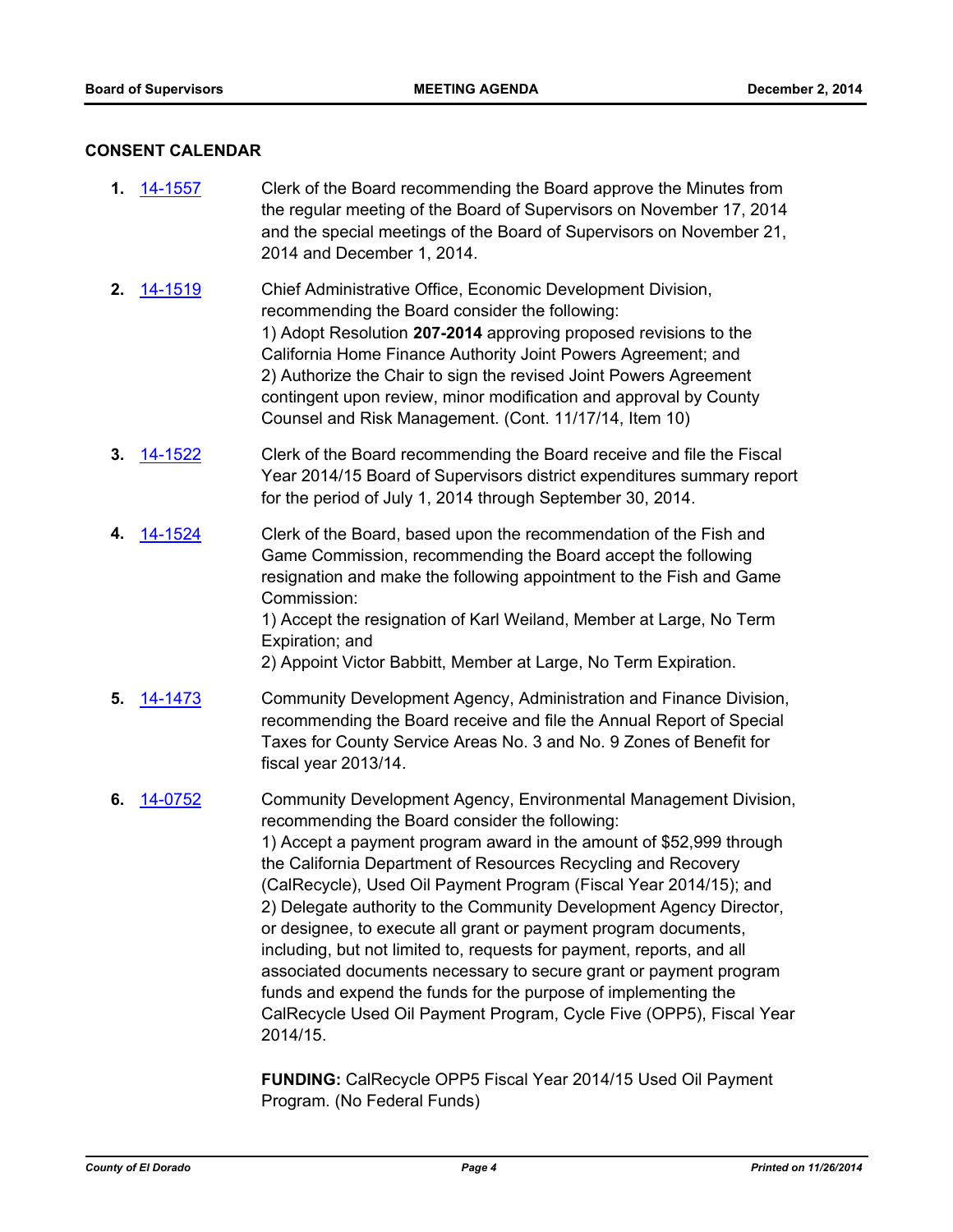| 7. | 14-1428     | Community Development Agency, Transportation Division,<br>recommending the Board authorize Transportation to proceed with<br>ordering and payment of title reports and certified appraisals to<br>commence the acquisition process for the Bucks Bar Road at the North<br>Fork Cosumnes River - Bridge Replacement Project CIP No. 77116,<br>affecting portions of the following parcels:<br>1) APN 093-131-12 Christopher Smith;<br>2) APN 093-131-34 David Wright and Susan Jones;<br>3) APN 093-131-07 James Oakley;<br>4) APN 093-131-05 Karl and Irene Zabel; and<br>5) APN 093-131-13 Robert and Genevieve Fourie, Trustees of the<br>Fourie Revocable Trust. |
|----|-------------|---------------------------------------------------------------------------------------------------------------------------------------------------------------------------------------------------------------------------------------------------------------------------------------------------------------------------------------------------------------------------------------------------------------------------------------------------------------------------------------------------------------------------------------------------------------------------------------------------------------------------------------------------------------------|
|    |             | <b>FUNDING:</b> Funding for this portion of the acquisition process will be<br>provided by Highway Bridge Program, Regional Surface Transportation<br>Program Exchange Funds - Caltrans and Regional Surface<br>Transportation Program Exchange Funds - Rural El Dorado County<br>Transportation Commission. (Federal Funds)                                                                                                                                                                                                                                                                                                                                        |
| 8. | 14-1504     | Community Development Agency, Transportation Division,<br>recommending the Board adopt Resolution 223-2014 sanctioning the<br>closure of Main Street in Georgetown within Harkness Street and Hwy<br>193 on December 6, 2014 between 3:00 p.m. and 8:00 p.m for the<br>"Parade of Lights" event sponsored by the Georgetown Divide Rotary<br>Club.                                                                                                                                                                                                                                                                                                                  |
| 9. | 14-1510     | Community Development Agency, Transportation Division,<br>recommending the Board adopt Resolution 225-2014 sanctioning the<br>closure of roads in the vicinity of the Cameron Park Community Services<br>District Park on Saturday, December 6, 2014, between 8:00 a.m. and<br>9:15 a.m. for the 2014 Cameron Park "Santa Run" event, subject to<br>conditions set forth in Resolution No. 110-79 and conditions set forth in<br>the "Application for Road Closure."                                                                                                                                                                                                |
|    | 10. 14-1418 | Supervisor Santiago requesting a Board workshop on the Draft Meyers<br>Area Plan as directed by Board action on October 28, 2014. (Refer:<br>10/28/14, Item 10) Staff recommending this matter be continued off<br>calendar.                                                                                                                                                                                                                                                                                                                                                                                                                                        |
|    | 11. 14-1552 | Community Development Agency, Long Range Planning Division,<br>recommending the Board receive and file the updated Transportation<br>Impact Studies Guidelines.                                                                                                                                                                                                                                                                                                                                                                                                                                                                                                     |

**FUNDING**: Road Fund. (No Federal Funds)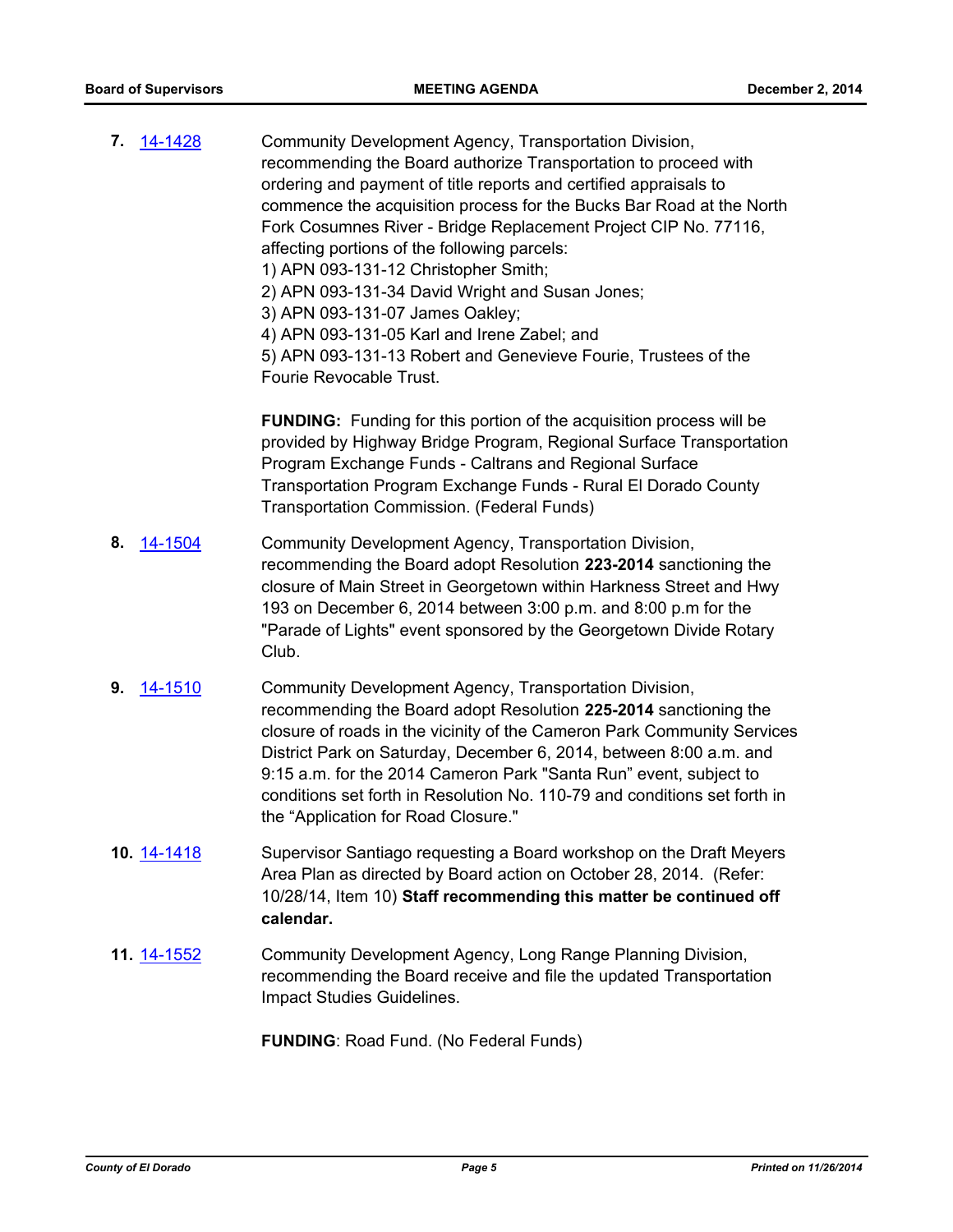**12.** [12-0983](http://eldorado.legistar.com/gateway.aspx?m=l&id=/matter.aspx?key=15282) Health and Human Services Agency, Public Health Division, recommending the Board consider the following: 1) Approve and authorize the Chair to sign Amendment I which will allow the City of Placerville to request a refund via check if there is an overpayment of the fiscal year's actual expenses, with respect to revenue generating Agreement 098-O1311 with the City of Placerville, for the County to provide animal control services within the boundaries of the City of Placerville with no change to the beginning term date of July 1, 2012 and continuing into perpetuity until terminated by either party; and 2) Approve and authorize the Chair to execute further documents

relating to Agreement 098-O1311, including amendments which do not affect the maximum dollar amount or term of the Agreement, and contingent upon approval by County Counsel and Risk Management.

**FUNDING:** City of Placerville.

**13.** [14-0612](http://eldorado.legistar.com/gateway.aspx?m=l&id=/matter.aspx?key=18094) Health and Human Services Agency, Mental Health Division, recommending the Board consider the following:

> 1) Approve and authorize the Chair to sign retroactive revenue Agreement 284-F1511 (DHCS 14-90055) with the California Department of Health Care Services, for the provision of alcohol and drug counseling services with a term that began July 1, 2014 through June 30, 2017, in the amount of \$3,845,280;

2) Approve and authorize the Chief Administrative Officer, or their designee, to execute additional documents or amendments related to Agreement 284-F1511 that do not affect the maximum dollar amount or term of the Agreement, and contingent upon approval by County Counsel and Risk Management; and

3) Approve and authorize the Director of the Health and Human Services Agency, or successor, to continue to administer Agreement 284-F1511 and authorize the Director or the Chief Fiscal Officer to execute any required fiscal and programmatic reports.

**FUNDING:** Federal (Substance Abuse Prevention and Treatment Block Grant, and Medicaid), State Behavioral Health Realignment Funds, and State General Fund (Drug Medi-Cal) Funds, administered by the California Department of Health Care Services.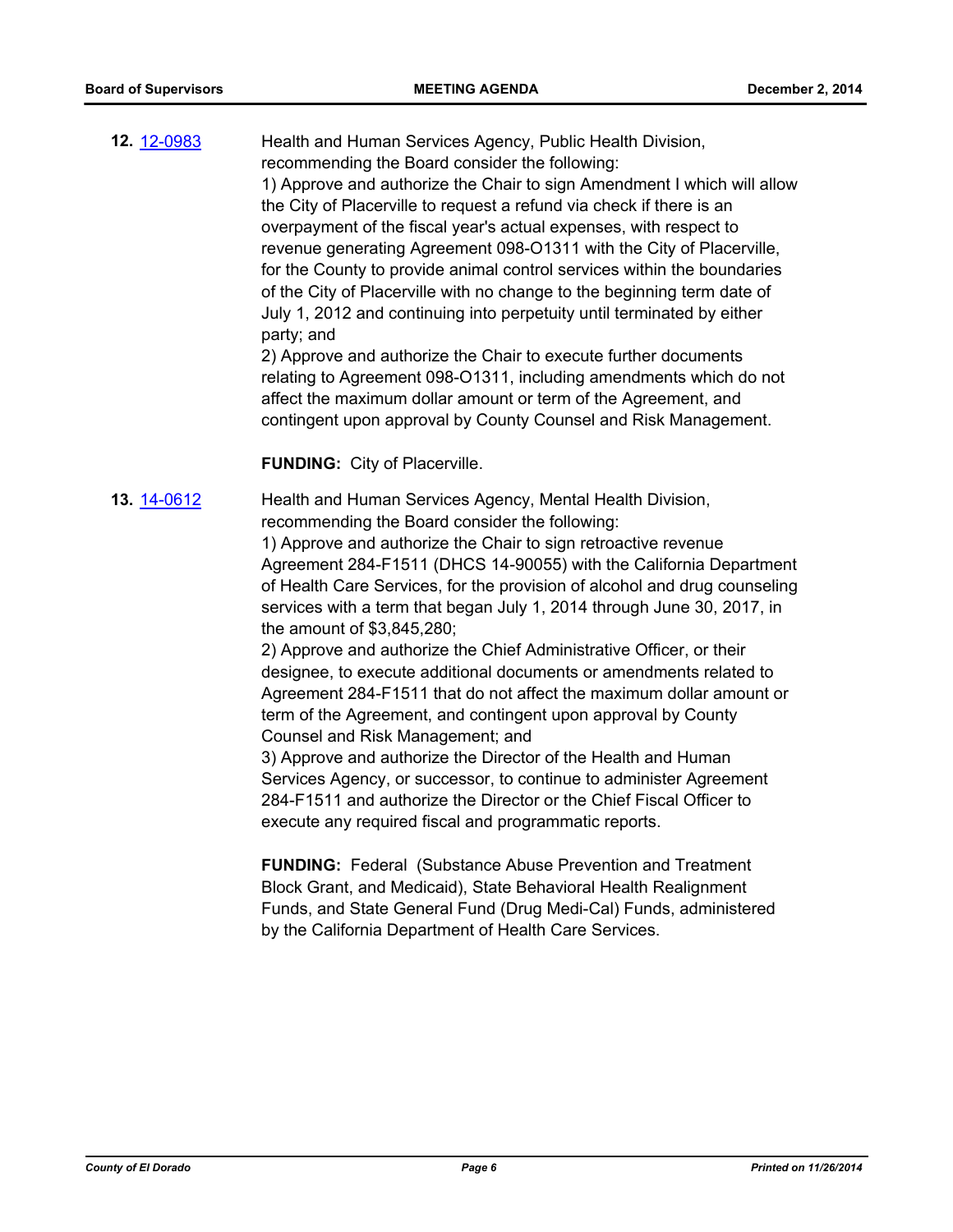| 14. 14-1020 | Health and Human Services Agency, Community Services Division,<br>recommending the Board consider the following:<br>1) Adopt Resolution 229-2014 amending the Authorized Personnel<br>Allocation Resolution for the Health and Human Services Agency to add<br>1.0 FTE Senior Fiscal Assistant to support the In-Home Supportive<br>Services Public Authority; and<br>Acting as the Governing Board of the In-Home Support Services Public<br>Authority:<br>2) Approve and authorize the Chair to sign a budget transfer to<br>incorporate revenue and appropriations into the In-Home Supportive<br>Services Public Authority Fiscal Year 2014/15 Budget totaling \$91,000<br>as a result of additional Federal and State Funding, with no increase to<br>Net County Cost. (4/5 vote required) |
|-------------|-------------------------------------------------------------------------------------------------------------------------------------------------------------------------------------------------------------------------------------------------------------------------------------------------------------------------------------------------------------------------------------------------------------------------------------------------------------------------------------------------------------------------------------------------------------------------------------------------------------------------------------------------------------------------------------------------------------------------------------------------------------------------------------------------|
|             | <b>FUNDING:</b> Federal, State and County required match met with<br>Realignment.                                                                                                                                                                                                                                                                                                                                                                                                                                                                                                                                                                                                                                                                                                               |
| 15. 14-1549 | Health and Human Services Agency, Social Services Division,<br>recommending the Board consider the following:<br>1) Adopt Resolution 232-2014 amending the Authorized Personnel<br>Allocation Resolution for the Health and Human Services Agency to add<br>1.0 FTE Social Worker I/II/III/IV allocation for Social Services Child<br>Protective Services with no impact to Net County Cost.                                                                                                                                                                                                                                                                                                                                                                                                    |
|             | <b>FUNDING:</b> Federal, State and County required match utilizing<br>Realignment.                                                                                                                                                                                                                                                                                                                                                                                                                                                                                                                                                                                                                                                                                                              |
| 16. 14-1569 | Health and Human Services Agency recommending the Board approve<br>and authorize the Chair to sign the following two certifications which will<br>be part of The Center of Violence Free-Relationships' applications to the<br>California Department of Housing and Community Development for<br>2014 Emergency Solutions Grants Program funding:<br>1) A Certification of Local Approval for the Emergency Shelter<br>component; and<br>2) A Certification of Local Approval for the Rapid Re-housing<br>component.                                                                                                                                                                                                                                                                            |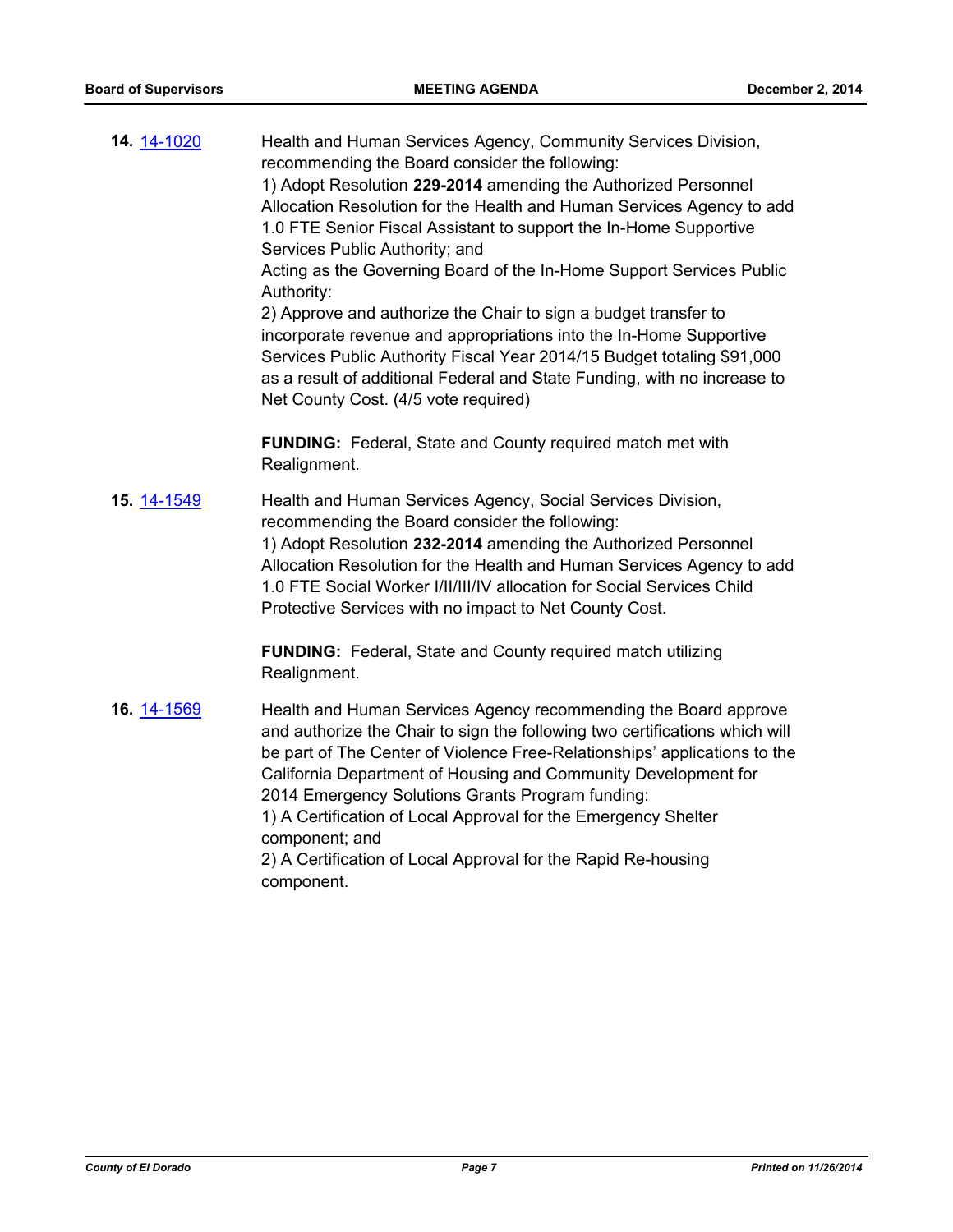**17.** [14-1556](http://eldorado.legistar.com/gateway.aspx?m=l&id=/matter.aspx?key=19043) Health and Human Services Agency, Mental Health Division, recommending the Board consider the following: 1) Approve and authorize the Chair to sign Agreement for Services 664-F1411 with Sutter-Yuba Mental Health Services, which is a revenue agreement for services rendered, for the provision of inpatient mental health services, for the term November 13, 2013 through January 13, 2014, with a maximum contractual obligation of \$2,600; and 2) Authorize the Chief Administrative Officer, or their designee, to execute further documents relating to Agreement for Services 664-F1411, including amendments which do not increase the maximum dollar amount or term of the Agreement and contingent upon approval by County Counsel and Risk Management.

**FUNDING:** Revenue Agreement- Sutter-Yuba County Mental Health.

**18.** [14-1537](http://eldorado.legistar.com/gateway.aspx?m=l&id=/matter.aspx?key=19024) Human Resources recommending the Board consider the following: 1) Adopt Resolution **230-2014** adopting the negotiated Memorandum of Understanding (MOU) between the County of El Dorado and the Operating Engineers Local Union No. 3 Corrections Unit for the period covering January 1, 2014 through December 31, 2016; 2) Approve and authorize the Chair to sign said MOU, noting the MOU would be effective first full pay period following Association ratification and the Board's adoption of the MOU; and 3) Direct Human Resources and the Auditor-Controller's Office to administer and implement the MOU provisions.

**FUNDING:** General Fund.

**19.** [11-1401](http://eldorado.legistar.com/gateway.aspx?m=l&id=/matter.aspx?key=14246) Human Resources recommending the Board consider the following: 1) Approve the 2015 Sessions of the Supervisors' Training Academy course; and 2) Authorize associated expenditures, estimated at \$6,600 for all eight modules, including costs relating to materials, lunch and refreshments,

and reimbursement for mileage for training attendees.

**FUNDING**: General Fund.

**20.** [14-1508](http://eldorado.legistar.com/gateway.aspx?m=l&id=/matter.aspx?key=18992) Recorder Clerk's Office and Human Resources recommending the Board adopt Resolution **224-2014** establishing the salary schedule for the classification of Election Worker - Extra Help.

**FUNDING:** General Fund.

**21.** [14-1299](http://eldorado.legistar.com/gateway.aspx?m=l&id=/matter.aspx?key=18783) El Dorado County Sheriff's Office of Emergency Services recommending the Board find that a state of emergency continues to exist in El Dorado County as a result of the extreme wildland fire known as the King Fire. (Cont. 11/17/14, Item 5)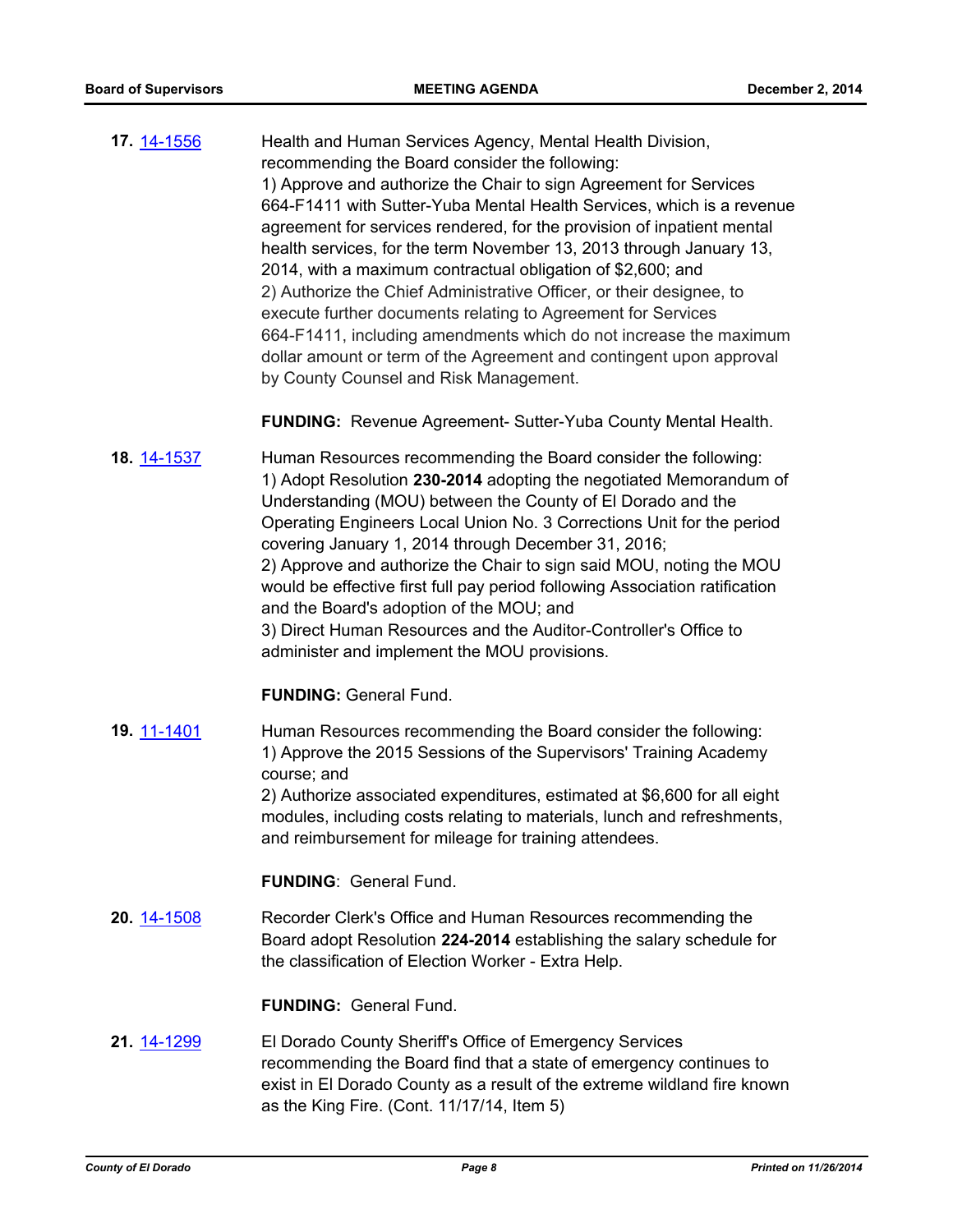- **22.** [14-1417](http://eldorado.legistar.com/gateway.aspx?m=l&id=/matter.aspx?key=18901) El Dorado County Sheriff's Office of Emergency Services recommending the Board find that a state of emergency continues to exist in El Dorado County as a result of drought conditions. (Cont. 11/17/14, Item 30)
- **23.** [13-1445](http://eldorado.legistar.com/gateway.aspx?m=l&id=/matter.aspx?key=17343) Supervisor Mikulaco recommending the Board consider the following pertaining to the 51st Annual Santa Run fireworks display to be held at the El Dorado Hills Town Center on Saturday, December 20, 2014: 1) Adopt Resolution **226-2014** permitting Pyro Engineering, Inc. dba Bay Fireworks to conduct a pyrotechnic display for the event, contingent upon full compliance of necessary requirements, insurance, contracts and permits as deemed necessary by the control authorities; and 2) Authorize the Chair to sign a letter to the Fire Marshal approving same.
- **24.** [14-1618](http://eldorado.legistar.com/gateway.aspx?m=l&id=/matter.aspx?key=19106) Supervisor Santiago recommending the Board authorize Interim Chief Administrative Officer, Pamela Knorr, to approve County participants seven hours of County time to perform in the traditional County department holiday choir tour on December 17, 2014.
- **25.** [14-1609](http://eldorado.legistar.com/gateway.aspx?m=l&id=/matter.aspx?key=19096) Supervisor Veerkamp and the El Dorado County Office of Education recommending the Board appoint Nadia Bell, Union Mine High School, to the 2014/15 El Dorado County Youth Commission as a District Three representative.

#### **END CONSENT CALENDAR**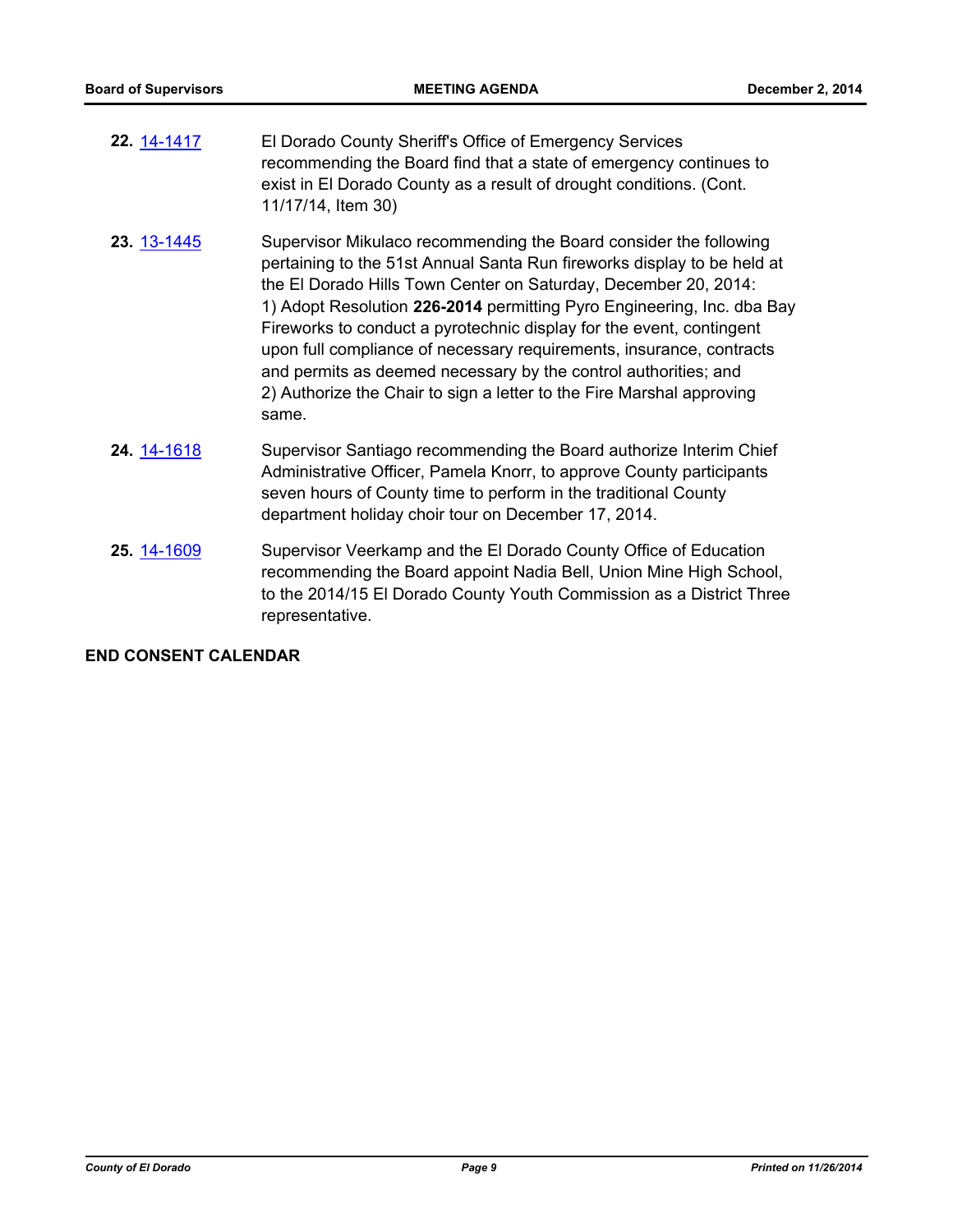## **10:00 A.M. - TIME ALLOCATION**

| 26. 14-1597 | Supervisor Santiago recommending the Board consider the following:<br>1) Approve and authorize the Chair to sign a Proclamation<br>posthumously honoring Dr. Steven Thaxton, retired Executive Director<br>of First Five El Dorado, Children and Families First Commission,<br>recognizing his contributions to children and families throughout the<br>county; and<br>2) Present Proclamation to Kathi Guerrero, Executive Director of First<br>Five El Dorado, and Dr. Thaxton's family in attendance. (Est. Time: 15<br>Min.)                                                                                                    |
|-------------|-------------------------------------------------------------------------------------------------------------------------------------------------------------------------------------------------------------------------------------------------------------------------------------------------------------------------------------------------------------------------------------------------------------------------------------------------------------------------------------------------------------------------------------------------------------------------------------------------------------------------------------|
| 27. 14-1600 | Chief Administrative Office, Economic Development Division,<br>recommending the Board receive a presentation from the El Dorado<br>Arts Council providing an annual status report for promotional funding.<br>(Est. Time: 15 Min.)                                                                                                                                                                                                                                                                                                                                                                                                  |
| 28. 14-1577 | Community Development Agency, Environmental Management Division,<br>recommending the Board consider the following:<br>1) Adopt Resolution 210-2014 authorizing a new Solid Waste Services<br>Agreement with South Tahoe Refuse Co., dba Sierra Disposal Service;<br>and<br>2) Approve and authorize the Chair to sign the Solid Waste Services<br>Agreement with Sierra Disposal Service, that includes a four year initial<br>term, and with a rate freeze for Calendar Year 2015 (the first year<br>eligible for an increase being Calendar Year 2016).<br><b>FUNDING:</b> Franchise Fees. (No Federal Funds)                     |
| 29. 12-0494 | <b>HEARING - Community Development Agency, Environmental</b><br>Management Division, recommending the Board consider the following:<br>1) Adopt Resolution 227-2014 authorizing the approval of consolidation<br>of the American River Disposal Service Franchise Agreement into the<br>South Tahoe Refuse Franchise Agreement;<br>2) Authorize the Chair to sign the Amendment to the South Tahoe<br>Refuse Franchise Agreement; and<br>3) Adopt Resolution 228-2014 authorizing the rate increase of four<br>percent (4%) for American River Disposal Service (Area B of<br>Amendment to South Tahoe Refuse Franchise Agreement). |

**FUNDING:** Franchise Fees. **(**No Federal Funds)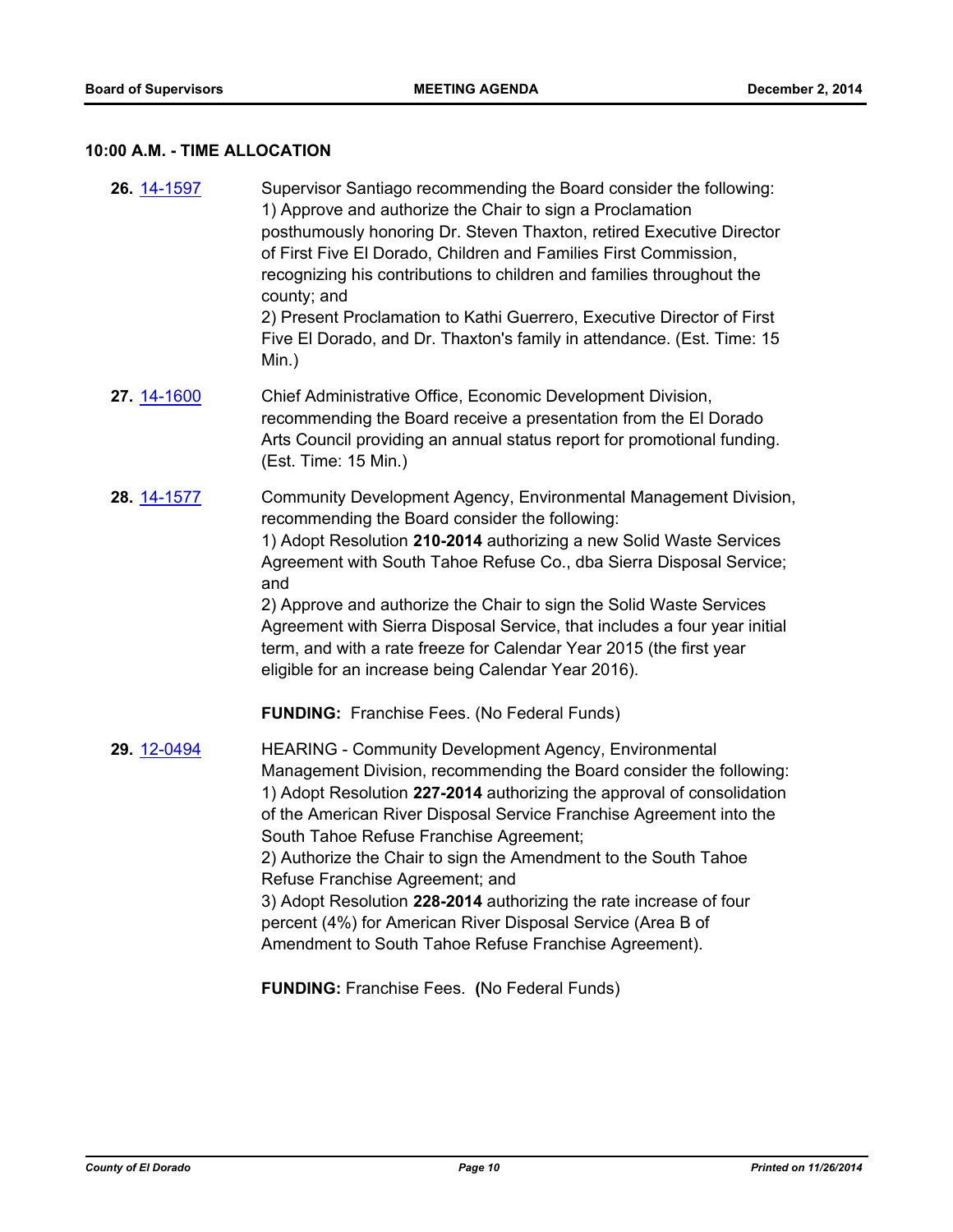**30.** [12-1460](http://eldorado.legistar.com/gateway.aspx?m=l&id=/matter.aspx?key=15764) HEARING - Community Development Agency, Environmental Management Division recommending the Board adopt Resolution **209-2014** adjusting the solid waste collection rates for South Tahoe Refuse Co., Inc. by two and 66/100 percent (2.66%) to be effective January 1, 2015, in accordance with the base year rate setting process as outlined in the Solid Waste Rate Setting Policies and Procedures Manual.

**Funding:** Franchise Fees. (No Federal Funding)

**31.** [12-0244](http://eldorado.legistar.com/gateway.aspx?m=l&id=/matter.aspx?key=14530) Community Development Agency, Environmental Management Division, recommending the Board approve and authorize the Chair to execute the Second Amendment to the Solid Waste Services Franchise Agreement with Amador Disposal Service, extending the term for one (1) year ending on December 31, 2015 and updating the grantor and grantee noticing names and addresses, with no increase to solid waste collection fees.

**FUNDING:** No Federal Funds.

**32.** [14-1478](http://eldorado.legistar.com/gateway.aspx?m=l&id=/matter.aspx?key=18962) Community Development Agency, Development Services Division, recommending the Board consider the following pertaining to the 2013 Fire Code regarding West Slope Fire Agencies: 1) Adopt Resolution **212-2014** regarding the Cameron Park Community Services District, Resolution **213-2014** regarding the Diamond Springs-El Dorado Fire Protection District, Resolution **214-2014** regarding the El Dorado County Fire Protection District, Resolution **215-2014** regarding the El Dorado Hills County Water District, Resolution **216-2014** regarding the Georgetown Fire Protection District, Resolution **217-2014** regarding the Latrobe Fire Protection District, Resolution **218-2014** regarding the Mosquito Fire Protection District, Resolution **219-2014** regarding the Pioneer Fire Protection District, and Resolution **220-2014** regarding the Rescue Fire Protection District to do the following: a) Ratify the Fire Agency Amendments to the 2013 Fire Code, with clarifications; b) Delegate enforcement authority of the Fire Code to the Fire Chief of the local Fire Agencies except for one and two family dwellings; and c) Delegate the Building Official as an agent of the Fire District for enforcement of the Fire Code of one and two family dwellings. The local Fire District shall remain the authority.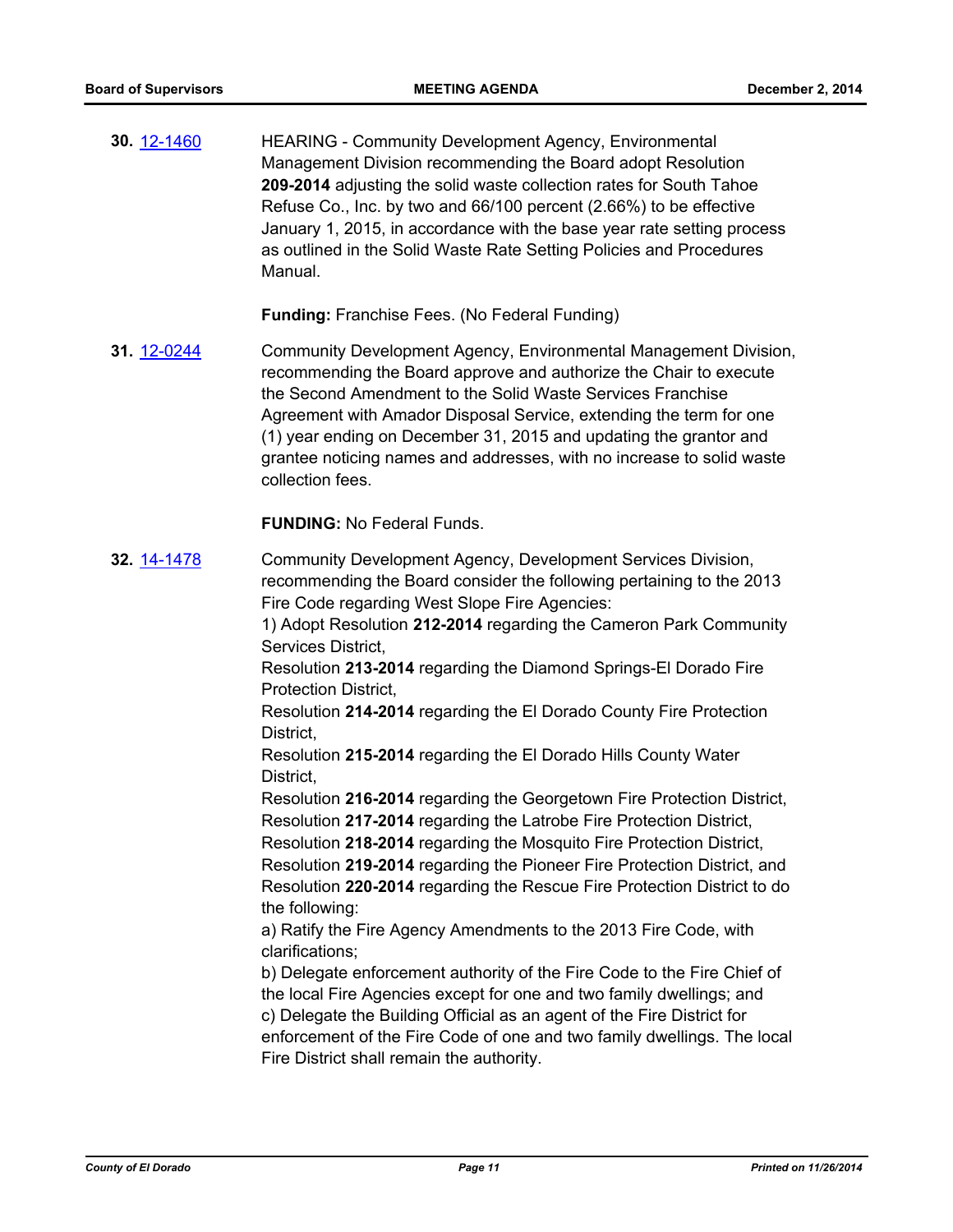**33.** [14-1480](http://eldorado.legistar.com/gateway.aspx?m=l&id=/matter.aspx?key=18964) Community Development Agency, Development Services Division, recommending the Board consider the following pertaining to the 2013 Fire Code regarding Tahoe Basin Fire Agencies: 1) Adopt Resolution **221-2014** regarding the Lake Valley Fire Protection District and Resolution **222-2014** regarding the Meeks Bay Fire Protection District to do the following: a) Ratify the Fire Agency Amendments to the 2013 Fire Code, with clarifications; b) Delegate enforcement authority of the Fire Code to the Fire Chief of the local Fire Agencies except for one and two family dwellings; and c) Delegate the Building Official as an agent of the Fire District for enforcement of the Fire Code of one and two family dwellings. The local Fire District shall remain the authority; and 2) Do not approve 2013 Fire Code Amendments to Sections: 903.2.8.2 and 903.2.8.3 which requires sprinkler systems to additions and alterations because this contradicts the 2013 California Residential Code Section R313 which specifically excludes this requirement.

#### **11:00 A.M. - TIME ALLOCATION**

**34.** [14-1405](http://eldorado.legistar.com/gateway.aspx?m=l&id=/matter.aspx?key=18889) Chief Administrative Office recommending the Board receive and file an update on the Burned Area Emergency Response and the National Environmental Policy Act.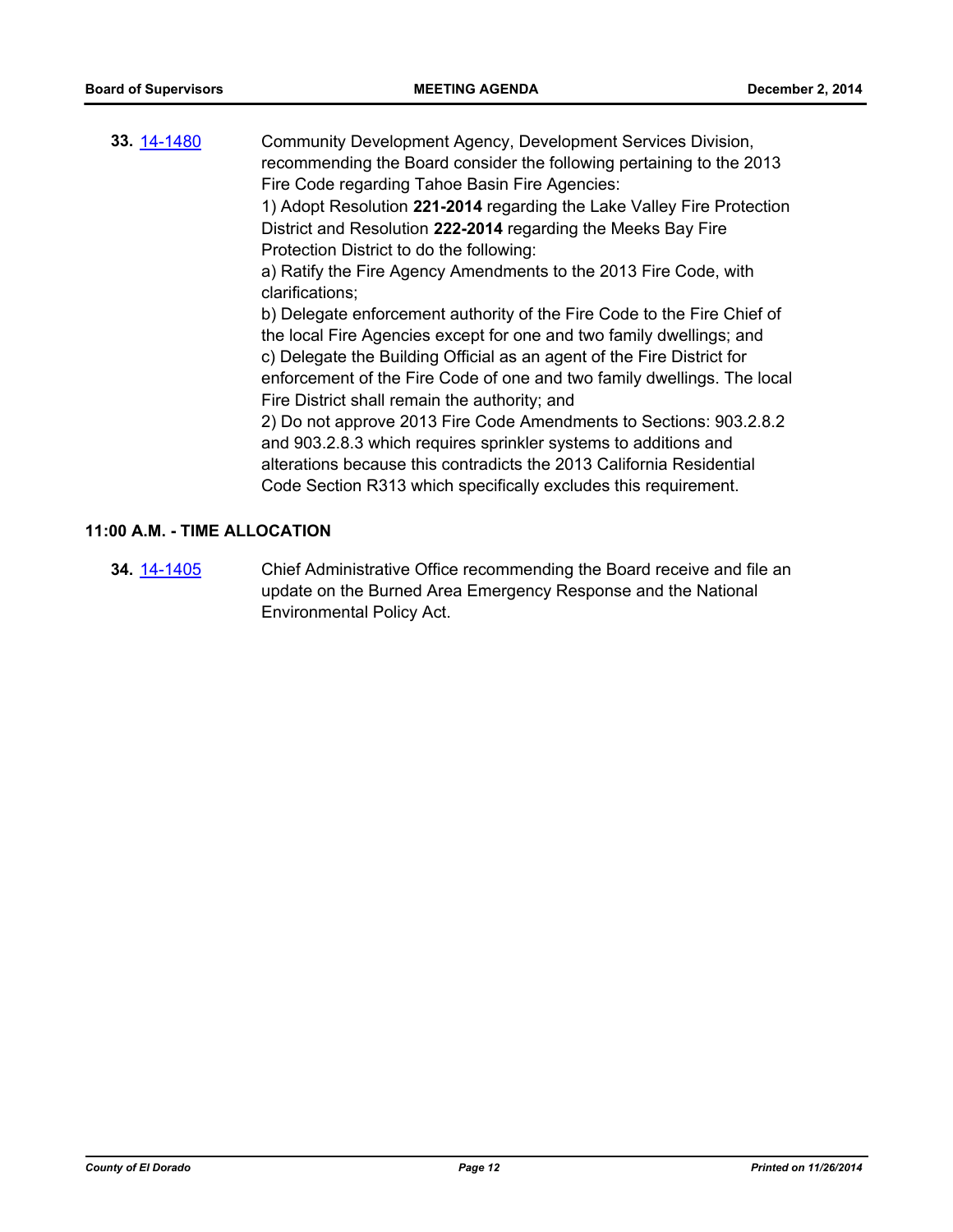#### **2:00 P.M. - TIME ALLOCATION**

**35.** [14-0769](http://eldorado.legistar.com/gateway.aspx?m=l&id=/matter.aspx?key=18252) Community Development Agency, Development Services Division, returning to the Board with the necessary documents for formal action on the El Dorado Hills Apartments project (A14-0001/Z14-0001/SP86-0002-R/PD94-0004-R-2) that was conceptually approved by the Board on November 4, 2014. Staff recommending the Board take the following actions: 1) Adopt the Subsequent Mitigated Negative Declaration based on the Initial Study; 2) Adopt the Mitigation Monitoring Reporting Program in accordance with CEQA Guidelines Section 15074(d), incorporated as Conditions of Approval (Attachment 7B); 3) Approve A14-0001 amending the General Plan by adding a new policy under Objective 2.2.6 (Site Specific Policy Section) increasing the maximum residential density allowed from 24 dwelling units/acre to a maximum of 55 dwelling units/acre for the project site based on the Findings presented (Attachment 7A); 4) Approve Z14-0004 rezoning Assessor's Parcel Numbers 121-290-60, 121-290-61, and 121-290-62 from General Commercial-Planned Development (CG-PD) to Multifamily Residential-Planned Development (RM-PD) based on the Findings presented (Attachment 7A); 5) Approve SP86-0002-R amending the El Dorado Hills Specific Plan by incorporating multifamily residential use, density, and related standards for the project site based on the Findings presented (Attachment 7A); 6) Approve PD94-0004-R-2 amending the Town Center East Planned Development by incorporating multifamily residential use, density, and related design and development standards for the proposed 250-unit apartment complex within Planning Area 2 of the Town Center East Development Plan based on the Findings (Attachment 7A) and subject to the Conditions of Approval as presented (Attachment 7B); 7) Adopt Resolution **208-2014** for said General Plan amendment; and 8) Adopt Ordinance **5015** for said rezone. (Est. Time: 45 Min.) (Supervisorial District 1) **36.** [14-1484](http://eldorado.legistar.com/gateway.aspx?m=l&id=/matter.aspx?key=18968) Supervisor Veerkamp recommending the Board join him in congratulating and celebrating the six newly appointed County All Stars with the All Star 4-H Ambassador program. This is the highest achievable level within the County. The six will be recognized by Current All Stars; Gina Phillipsen (2012 - current) and Ben Hicks (2013 current). Congratulations to these outstanding All Stars!

Rachel Gray - Anna Hicks - Molly Varozza - Anna Marie Repetto - Katie Hasco - Brooke Haynes (Est. Time: 15 Min.)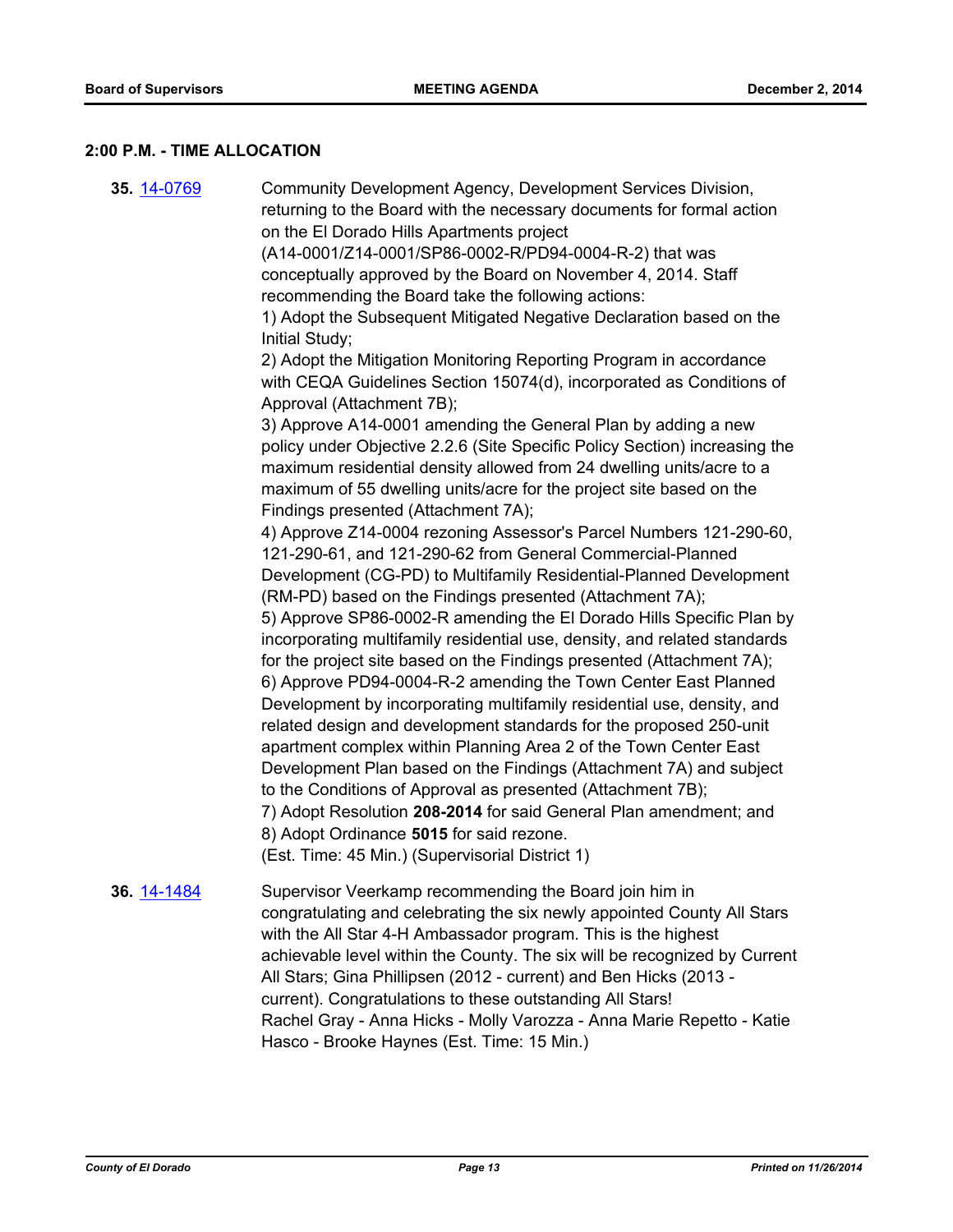#### **3:00 P.M. - TIME ALLOCATION**

**37.** [13-1175](http://eldorado.legistar.com/gateway.aspx?m=l&id=/matter.aspx?key=17071) Supervisor Briggs recommending the Board consider the following: 1) Adopt Resolution of Intention **233-2014** initiating an amendment to the El Dorado County Code to repeal Section 17.14.260 of Chapter 14 of Title 17 of the El Dorado County Ordinance Code pertaining to Outdoor Cultivation of Medical Marijuana; 2) Find that adoption of the Resolution of Intention is not subject to the provisions of the California Environmental Quality Act (CEQA) pursuant

to Sections 15060(c)(2) and 15060(c)(3) of the CEQA Guidelines (Title 14, Chapter 3 of the California Code of Regulations); and

3) Direct staff to initiate the process to repeal the Ordinance. (Est. Time: 2 Hr.)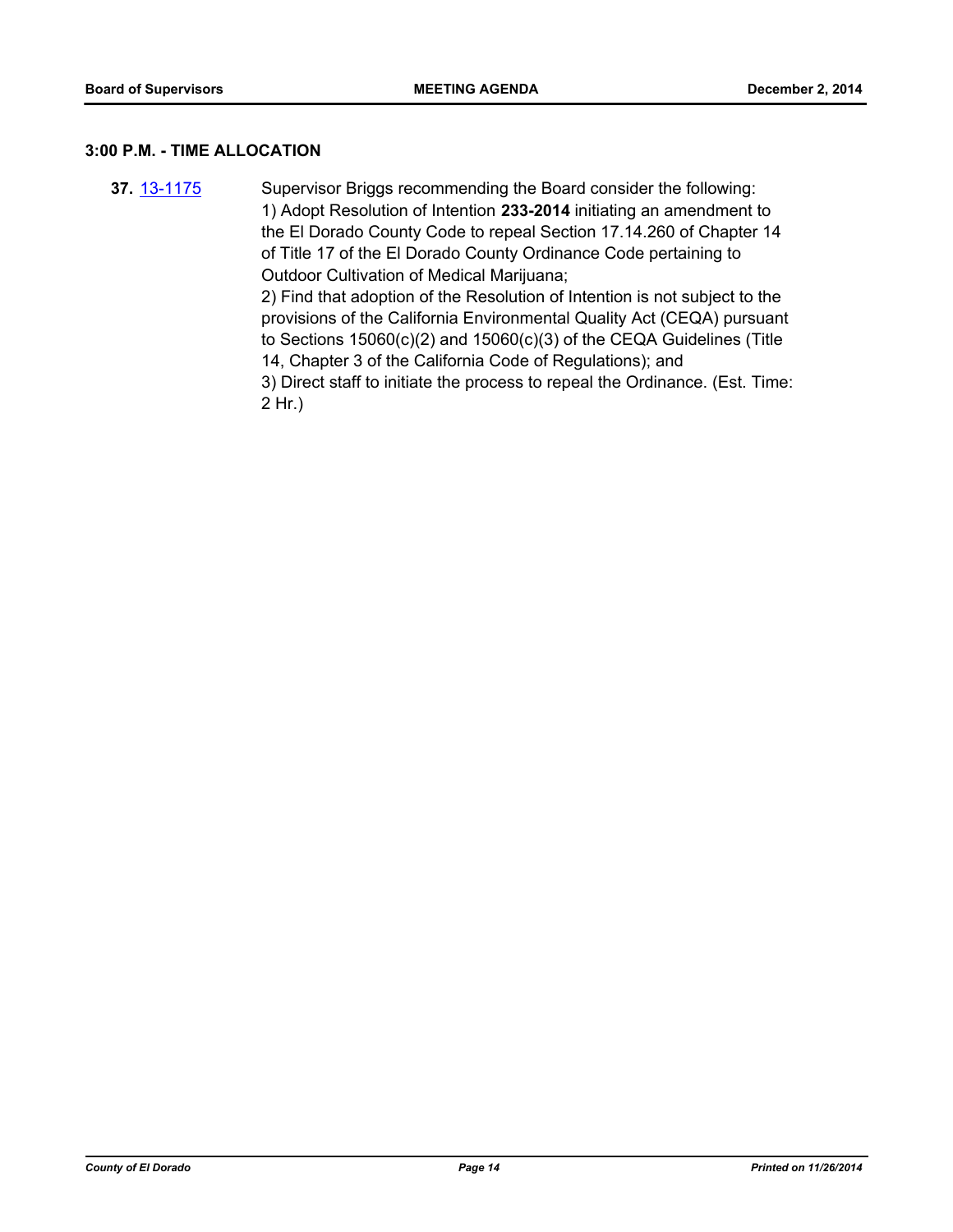#### **DEPARTMENT MATTERS**

**38.** [12-1483](http://eldorado.legistar.com/gateway.aspx?m=l&id=/matter.aspx?key=15787) Chief Administrative Office recommending the Board consider the following:

> 1) Exercise the Option Agreement for Exchange of Real Property of approximately 5.20 acres each for APNs 325-300-02 and 325-300-32 between the County and John V. Briggs on behalf of the Briggs Family Trust, to be effective December 18, 2014. This action is associated with the proposed future location of the New Placerville Courthouse (4/5 vote required);

> 2) Authorize staff to open a sixty (60) day escrow, commencing on December 19, 2014 per the terms of the Option Agreement; 3) Direct and authorize staff to determine that the contingencies are satisfied and to authorize the close of escrow. Staff is further authorized to extend on behalf of the County any deadlines or other time requirements of the Option Agreement; and

> 4) Authorize staff to prepare and the Chair to execute, upon satisfaction of the various contingencies in the Option Agreement, an appropriate grant deed to convey the County Property, a Certificate of Acceptance for the Option Property, and all other easements and documents as needed to facilitate the needs of the Optionor, the County, and the Judicial Council (Formerly Administrative Office of the Courts) and to consummate the transaction. (4/5 vote required)

**39.** [14-1586](http://eldorado.legistar.com/gateway.aspx?m=l&id=/matter.aspx?key=19073) Chief Administrative Office, Facilities Division and the Chief Probation Officer, recommending the Board consider the following: 1) Receive and file the El Dorado County Juvenile Hall Needs Assessment for the Placerville Juvenile Hall, prepared by Vanir Construction Management, Inc.;

> 2) Authorize the Chief Administrative Officer, or their designee, or Chief Probation Officer to submit an application to the Board of State and Community Corrections (BSCC) for Senate Bill 81, Round Two Local Youthful Offender Rehabilitative Facility (LYORF) Construction Funding Program; and

3) Adopt Resolution **231-2014**, as required by the BSCC funding application, providing authorizations and assurances as specified.

**FUNDING:** General Fund and State SB 81, Round Two LYORF Construction Funding.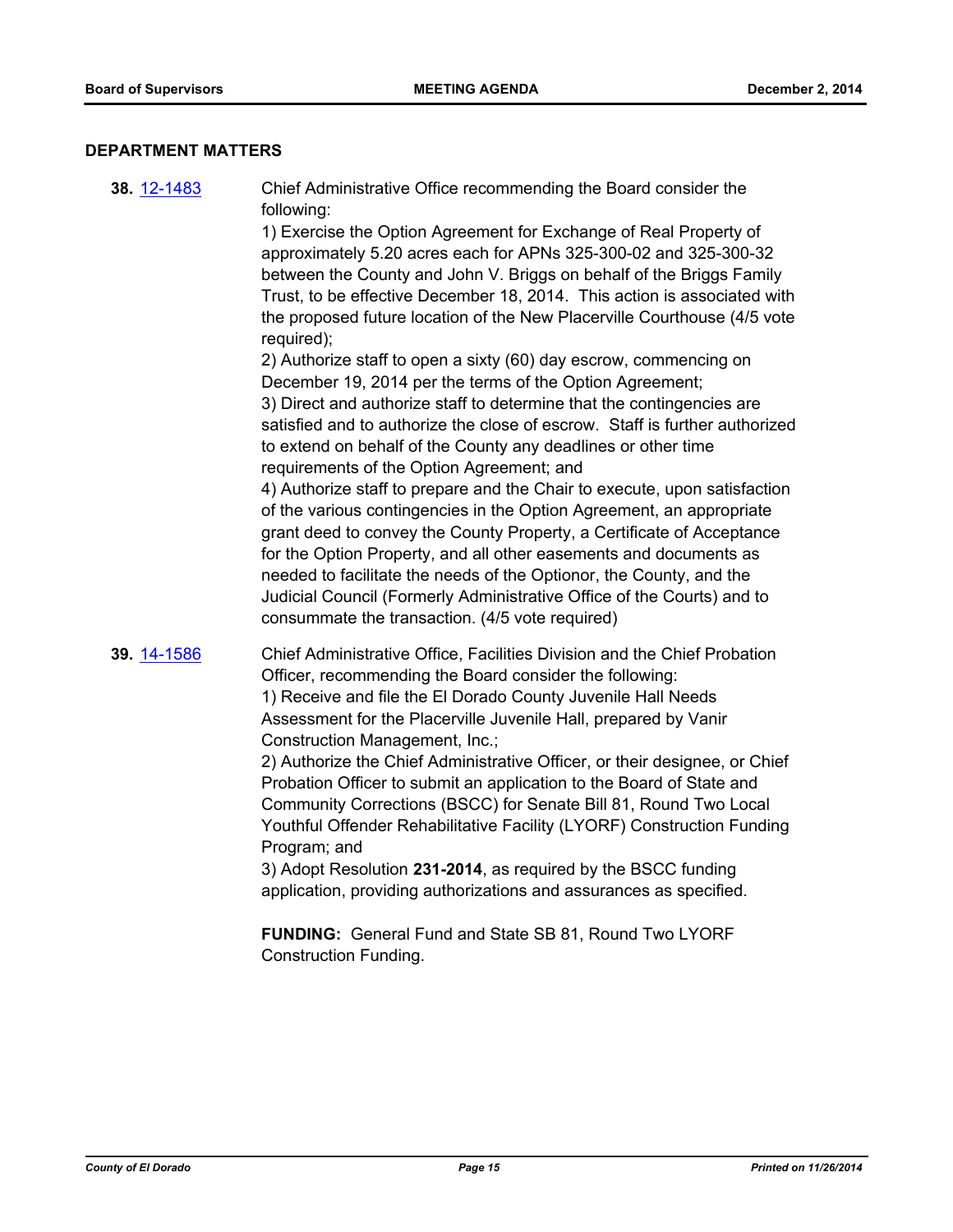| 40. 14-1320 | Community Development Agency, Transportation Division,<br>recommending the Board take the following actions pertaining to the<br>Green Valley Road at Weber Creek - Bridge Replacement Project,<br>Contract No. PW 13-30685, CIP No. 77114, P&C No. 213-C1599:<br>1) Award the Construction Contract to the lowest responsive,<br>responsible bidder; said bidder to be determined after the bid opening<br>scheduled for November 12, 2014;<br>2) Approve and authorize the Chair to sign the Construction Contract,<br>subject to review and approval of the final Contract Documents by<br>County Counsel and Risk Management;<br>3) Authorize the Community Development Agency Director to sign an<br>Escrow Agreement, if requested by the Contractor and in accordance<br>with Public Contract Code Section 22300, for the purpose of holding<br>Contract retention funds; and<br>4) Authorize the Transportation Division Director to sign the Dispute<br>Resolution Advisor Agreement with the Contractor, the County, and the<br>Dispute Resolution Advisor for the purpose of assisting in the resolution<br>of disputes and/or potential claims. (Refer: 10/14/14, Item 17) |
|-------------|----------------------------------------------------------------------------------------------------------------------------------------------------------------------------------------------------------------------------------------------------------------------------------------------------------------------------------------------------------------------------------------------------------------------------------------------------------------------------------------------------------------------------------------------------------------------------------------------------------------------------------------------------------------------------------------------------------------------------------------------------------------------------------------------------------------------------------------------------------------------------------------------------------------------------------------------------------------------------------------------------------------------------------------------------------------------------------------------------------------------------------------------------------------------------------------|
|             | <b>FUNDING:</b> Highway Bridge Program and Regional Surface<br>Transportation Program Exchange Funds. (Federal Funds)                                                                                                                                                                                                                                                                                                                                                                                                                                                                                                                                                                                                                                                                                                                                                                                                                                                                                                                                                                                                                                                                  |
| 41. 14-1425 | Supervisor Briggs recommending the Board consider the following:<br>1) A request submitted by the American Legion Post 119 to adopt a<br>county ordinance to allow "Remote Caller Bingo" games to be<br>conducted in the County of El Dorado; and<br>2) Direct County Counsel to:<br>a) Work with affected departments to determine the impact of a new<br>ordinance, or amendments to County Ordinance Chapter 5.20, that<br>would authorize and regulate the operation of Remote Caller Bingo<br>games in the County of El Dorado; and<br>b) Return to the Board with a report that contains the information per the<br>procedure set forth in Board of Supervisors Policy A-3, and if directed, a<br>draft ordinance, for the Board's consideration.                                                                                                                                                                                                                                                                                                                                                                                                                                |

## **ITEMS TO/FROM SUPERVISORS**

## **ADJOURNMENT**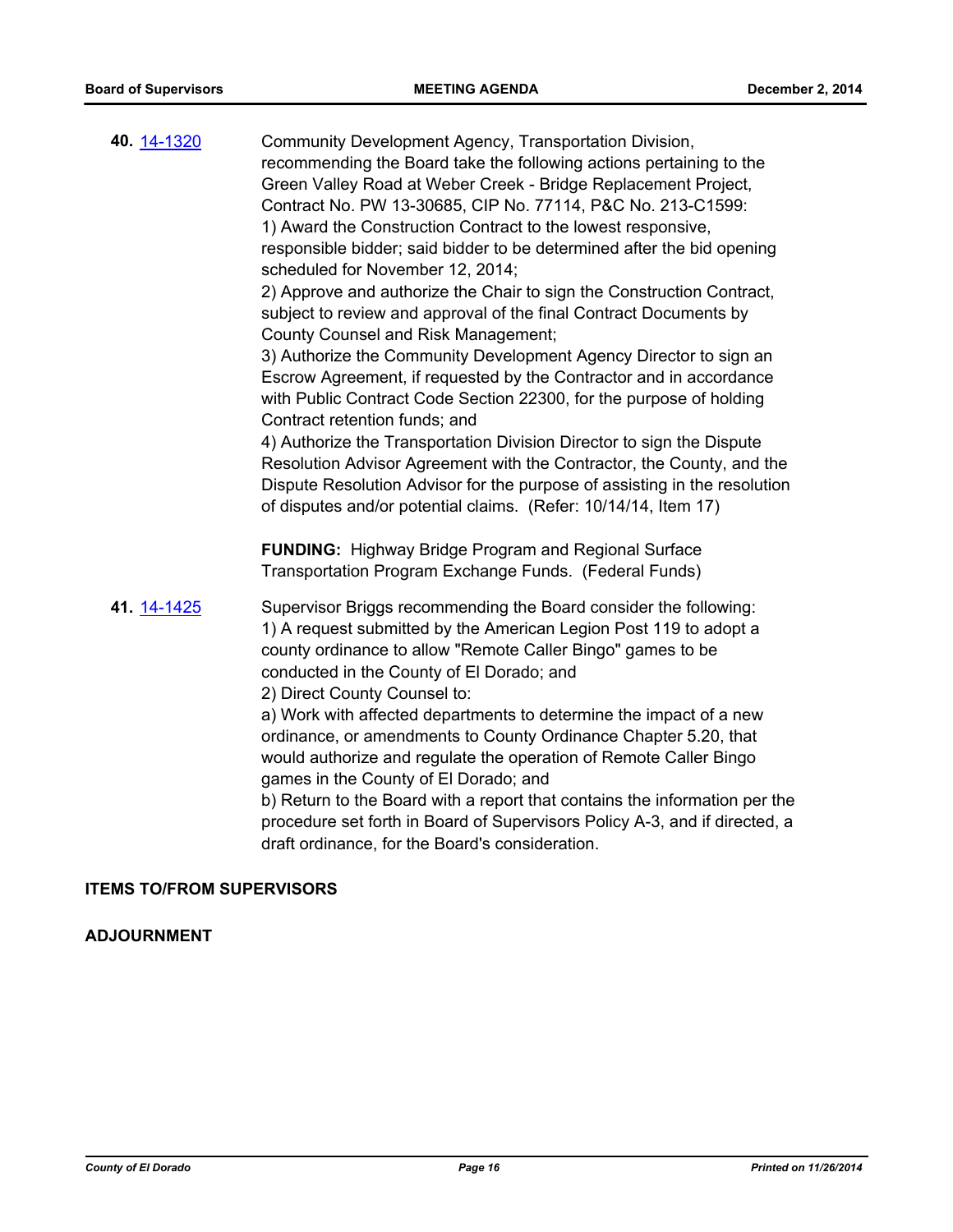#### **CLOSED SESSION**

- **42.** [14-1560](http://eldorado.legistar.com/gateway.aspx?m=l&id=/matter.aspx?key=19047) **Pursuant to Government Code Section 54957.6 Conference with Labor Negotiator**: County Negotiator: Jack Hughes of Liebert, Cassidy, Whitmore; Director of Health and Human Services Agency and/or designee. Non-employee organization: In-Home Supportive Services. (Est. Time: 30 Min.)
- **43.** [14-1511](http://eldorado.legistar.com/gateway.aspx?m=l&id=/matter.aspx?key=18997) **Pursuant to Government Code Section 54957.6 Conference with Labor Negotiator:** County Negotiator: Director of Human Resources and/or designee. Employee Organization: Deputy Sheriffs' Association representing employees in the Law Enforcement Unit; and El Dorado County Law Enforcement Managers' Association. (Est. Time: 15 Min.)
- **44.** [14-1575](http://eldorado.legistar.com/gateway.aspx?m=l&id=/matter.aspx?key=19062) **Pursuant to Government Code Section 54957.6 Conference with Labor Negotiator:** County Negotiator: Director of Human Resources and/or designee. Employee Organization: El Dorado County Employees' Association Local No. 1; Operating Engineers Local Union No. 3 representing employees in the Corrections, Probation and Trades and Crafts Bargaining Units; Deputy Sheriffs' Association representing employees in the Law Enforcement Unit; El Dorado County Managers' Association; El Dorado County Deputy County Counsel Association; El Dorado County Criminal Attorneys' Association; El Dorado County Law Enforcement Managers' Association; and Unrepresented Management. (Est. Time: 10 Min.)
- **45.** [14-1570](http://eldorado.legistar.com/gateway.aspx?m=l&id=/matter.aspx?key=19057) **Pursuant to Government Code Section 54957 Conference with Labor Negotiator**: County Negotiator: Director of Human Resources and/or designee. Update Board on Section 504 of El Dorado County Charter with regard to LEMA and DSA Bargaining Units. (Est. Time: 15 Min.)
- **46.** [14-1592](http://eldorado.legistar.com/gateway.aspx?m=l&id=/matter.aspx?key=19079) **Pursuant to Government Code Section 54956.9(d)(1) Existing Litigation**. Title: Claim of Harry Dean v. County of El Dorado, Worker's Compensation Claim Settlement, York Risk Services Group, Inc., ELOT#232525; and Claim of Joseph Murphy v. County of El Dorado, Worker's Compensation Claim Settlement, York Risk Services Group, Inc., ELOP#76973 . (Est. Time: 10 Min.)
- **47.** [14-1401](http://eldorado.legistar.com/gateway.aspx?m=l&id=/matter.aspx?key=18885) **Conference with Legal Counsel Significant Exposure to Litigation** pursuant to Government Code Section 54956.9(d)(2). Number of potential cases: (1). (Est. Time: 20 Min.)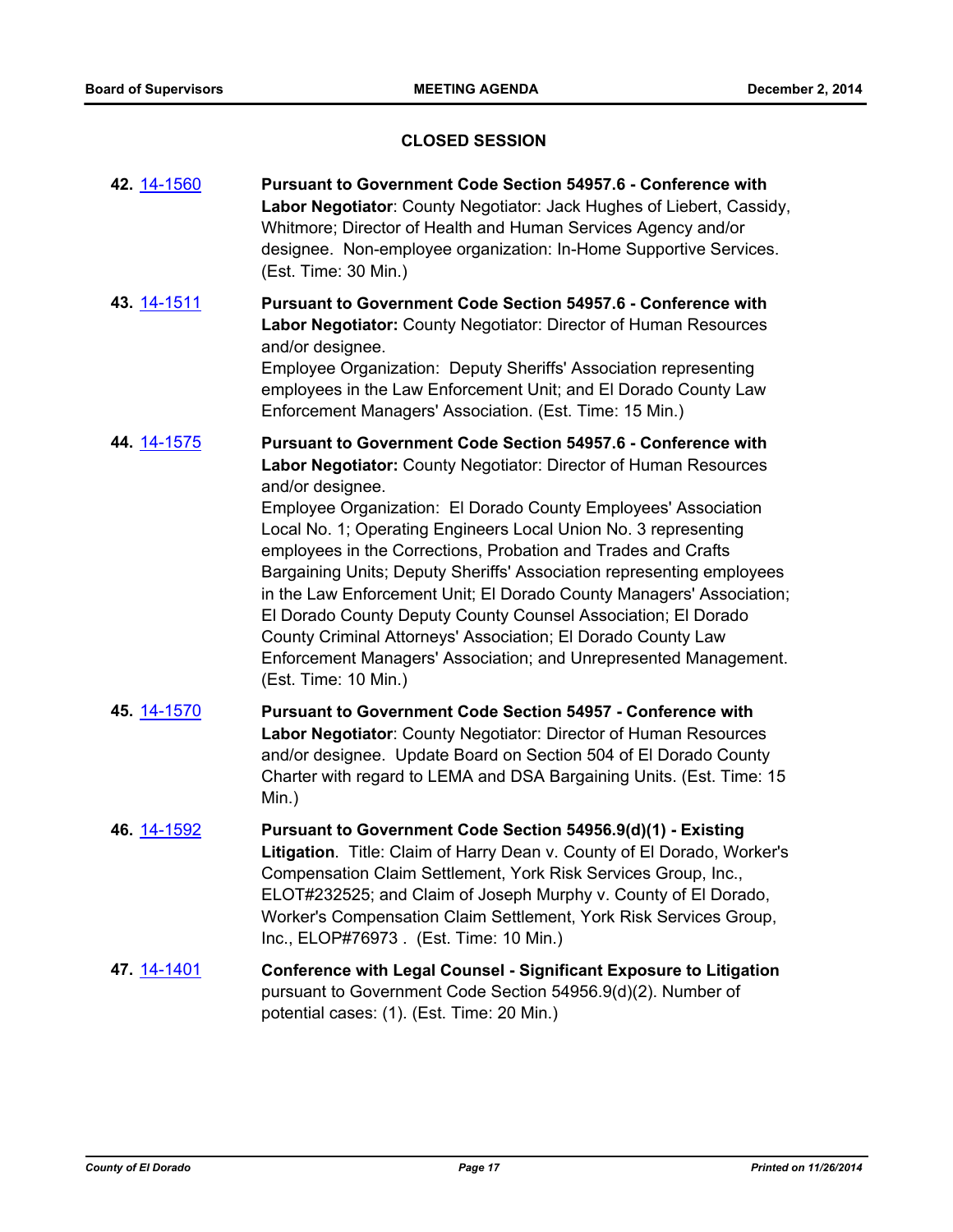- **48.** [13-1541](http://eldorado.legistar.com/gateway.aspx?m=l&id=/matter.aspx?key=17440) **Conference with Legal Counsel - Existing Litigation** pursuant to Government Code Section 54956.9(d)(1). Title: Sierra Club and Friends of the West Shore v. Tahoe Regional Planning Agency, (U.S. Court of Appeals for the Ninth Circuit, Case No. 14-15998/ U.S. District Court, Eastern District, Case No. 2:13-CV-00267-JAM-EFB) (Est. Time: 10 Min.)
- **49.** [14-1183](http://eldorado.legistar.com/gateway.aspx?m=l&id=/matter.aspx?key=18667) **Conference with Legal Counsel - Existing Litigation** pursuant to Government Code Section 54956.9(d)(1). Title: El Dorado County v. Sacramento County, Respondent, and Sacramento County Airport System, Real Party in Interest; Sacramento County Superior Court Case No. 34-2014-80001947 (Est. Time: 15 Min.)